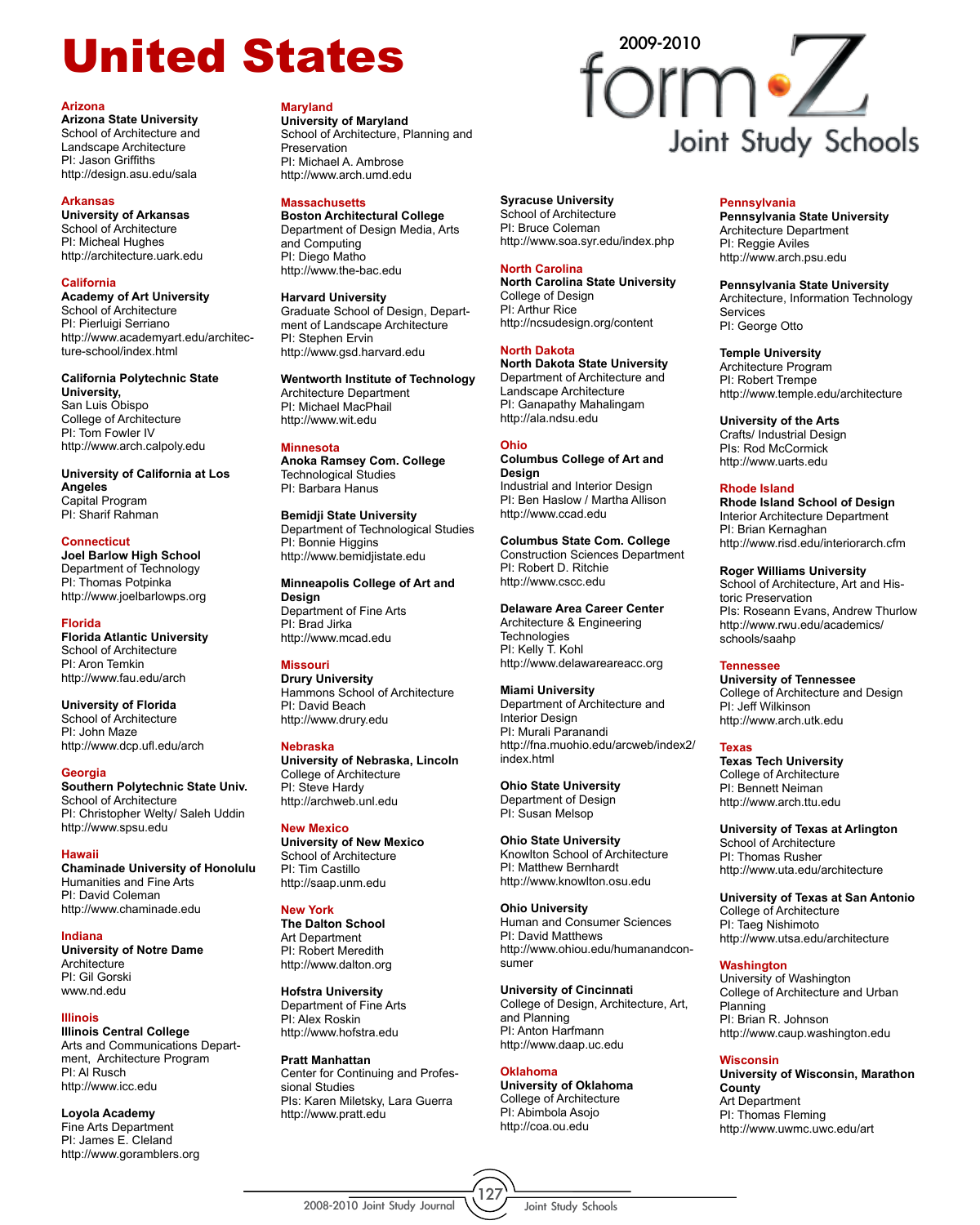### International **Yokohama International School**

#### **Australia**

**Australian National University** School of Art PI: Gilbert Riedelbauch http://www.anu.edu.au

**University of New South Wales** School of Design Studies, College of Fine Arts PI: Rod Bamford http://www.cofa.unsw.edu.au/ schoolsunits/schools/design

#### **Austria**

**Technische Universität Wien** EDV-Labor Architektur PI: Gunther Wehrberger http://www.archlab.tuwien.ac.at

#### **Brazil**

**Universidade de Brasilia** Faculdade de Arquitetura e Urbanismo PI: Neander Silva www.unb.br/fau/pos\_graduacao/ especializacao

#### **Canada**

**Carleton University**  School of Architecture PI: Benjamin Gianni http://www.arch.carleton.ca

**CEGEP Marie-Victorin**  Design D'Intérieur PI: Michel Vincent http://www.collegemv.qc.ca

**CEGEP de St. Laurent**  Department de Technologie de l' **Architecture** PI: Edourd Staco http://www.cegep-st-laurent.qc.ca

**Concordia University**  Design and Computation Arts PI: Martin Racine http://design.concordia.ca

**McGill University**  School of Architecture PI: Torben Berns http://www.mcgill.ca/architecture

**Ridley College** Art PI: Giles Campbell http://www.ridley.on.ca

**Ryerson University** Department of Architectural Science PI: Vincent Hui http://www.ryerson.ca/ualca/ programs/arch.html

**Sheridan College** BAA Illustration PI: Ian Stewart http://www.siat.sfu.ca

**Université de Montréal**  École de design industriel PI: Simon Doucet http://www.din.umontreal.ca

**University of British Columbia**  School of Architecture PI: Jerzy Wojtowicz http://www.sala.ubc.ca

**University of Waterloo**  School of Architecture PI: Matthew Oliver http://www.architecture.uwaterloo.ca

#### **Ecuador**

**Universidad San Francisco de Quito**  Colegio de Arquitectura PI: Marco Villegas http://www.usfq.edu.ec

#### **Germany**

**Hochschule Darmstadt Architecture** PI: Lars Uwe Bleher www.fba.h-da.de

**Hochschule Rosenheim** Interior Architecture PI: Linn Song http://innenarchitektur.fh-rosenheim. de/Song

**Fachhochschule Potsdam** School of Architecture PIs: Bettina Dittemer http://www.fh-potsdam.de

**Staatliche Hochschule für** Gestaltung Karlsruhe Product Design PI: Stefan Legner http://solaris.hfg-karlsruhe.de/hfg

**Technische Universität Darmstadt**  Department of Architecture PI: Asterios Agkathidis http://www.tu-darmstadt.de

#### **Greece**

**National Technical University of Athens** School of Architecture PI: Anastasia Pehlivanidou - Liakata http://www.ntua.gr/en\_index.htm

#### **Guatemala**

**Universidad Francisco Marroquin** Facultad de Arquitectura PI: Hector A. Santamarina https://www.ufm.edu/index.php

#### **Japan**

**Chubu University** Architecture PI: Kenichi Nakamura http://www.chubu.ac.jp

**Kanto-Gakuin University** Department of Human Environmental **Design** PI: Takashi Nakajima http://www.kanto-gakuin.ac.jp

**Nishinippon University** Department of Architecture PI: Kentaro Yagi http://www.nishitech.ac.jp

**Tokyo Kogakuin College of Technology** Architecture Department PI: John F. Leaver III http://www.technosac.jp

ICT PI: Brian Lockwood www.yis.ac.jp

#### **Latvia**

**Liepaja Secondary Art School** Interior Design PI: Varis Silins lmv@lmv.lv

#### **The Netherlands**

**Gerrit Rietveld Academie** Department of Architectural Design PI: Christiaan Thiel http://www.gerritrietveldacademie.nl

**Koninklijke Akademie van Beeldende Kunsten** 

Interieur Architectuur PI: Frans Willingers http://www.kabk.nl

#### **Norway**

**Kusthøgskolen, Oslo**  IT Department PI: Ivan Holt http://www.khio.no

**Norwegian University of Science and Technology** Faculty of Architecture and Fine Arts PI: Knut Rø http://www.ntnu.no

**Oman German University of Technology in Oman** UPAD PI: Barbara Stauble www.gutech.edu.om

#### **Saudi Arabia Effat University**

**Architecture** PI: Dr. Mervat El-Shafie www.effatuniversity.edu.sa

**King Abdulziz University Architecture** PI: Dr. Khaled Ali Youssef http://www.kau.edu.sa

**King Fahd University of Petroleum & Minerals** Department of Architecture PI: Yahya J. Al-Najjar http://www.kfupm.edu.sa

**King Faisal University** Architecture PI: Dr. Bhzad Sidawi www.kfu.edu.sa

**King Saud University** Architecture and Building Sciences PI: Dr. Mohammed Ali Banobil http://www.ksu.edu.sa

#### **Switzerland**

**Haute Ecole d'Arts Appliqués** Department of Interior Architecture PI: Rémy Bochet http://www.hesge.ch/heaa/

**Hochschule fürTechnik** Architektur PI: Peter Weber http://www.hsz-t.ch

**Swiss Federal Institute of Technology Zürich**  Department of Architecture PIs: Serge Bilgeri http://www.arch.ethz.ch

**University of Applied Sciences Western Switzerland Architecture** PI: Simon Simos www.hesge.ch/hepia

**University of Applied Sciences & Arts Zürich** 

Departments of Interior Design and Product Design PI: Barbara Berger http://www.zhdk.ch

**Zürcher Hochschule Winterthur** 

Department of Architecture PI: Amadeo Sarbach http://www.zhaw.ch

#### **Taiwan**

**Tamkang University** Department of Architecture PI: Chen-Cheng Chen http://www.tku.edu.tw

#### **Thailand**

**International School Bangkok**  I.T. Department PI: Samith Laornual http://www.isb.ac.th

#### **Uganda**

**Uganda Martyrs University**  Faculty of Building Technology and Architecture PI: Mark Olweny http://www.fiuc.org/umu

#### **United Arab Emirates**

**American University of Sharjah**  School of Architecture and Design PI: Nabeel Amireh http://www.aus.edu

#### **United Kingdom**

**Bath Spa University College**  Bath School of Art and Design PI: Roger Clarke http://www.bathspa.ac.uk

**Glasgow Caledonian University**  Department of Engineering, Science and Design PI: Philip Orme http://www.gcal.ac.uk

**South Devon College**  Department of Visual Arts PI: Keith McDonagh http://www.southdevon.ac.uk

**University of Strathclyde**  Department of Architecture PI: Mike Grant http://www.strath.ac.uk/architecture

**University of Wales Institute, Cardiff**  School of Art and Design PI: Charlotte Bull http://www2.uwic.ac.uk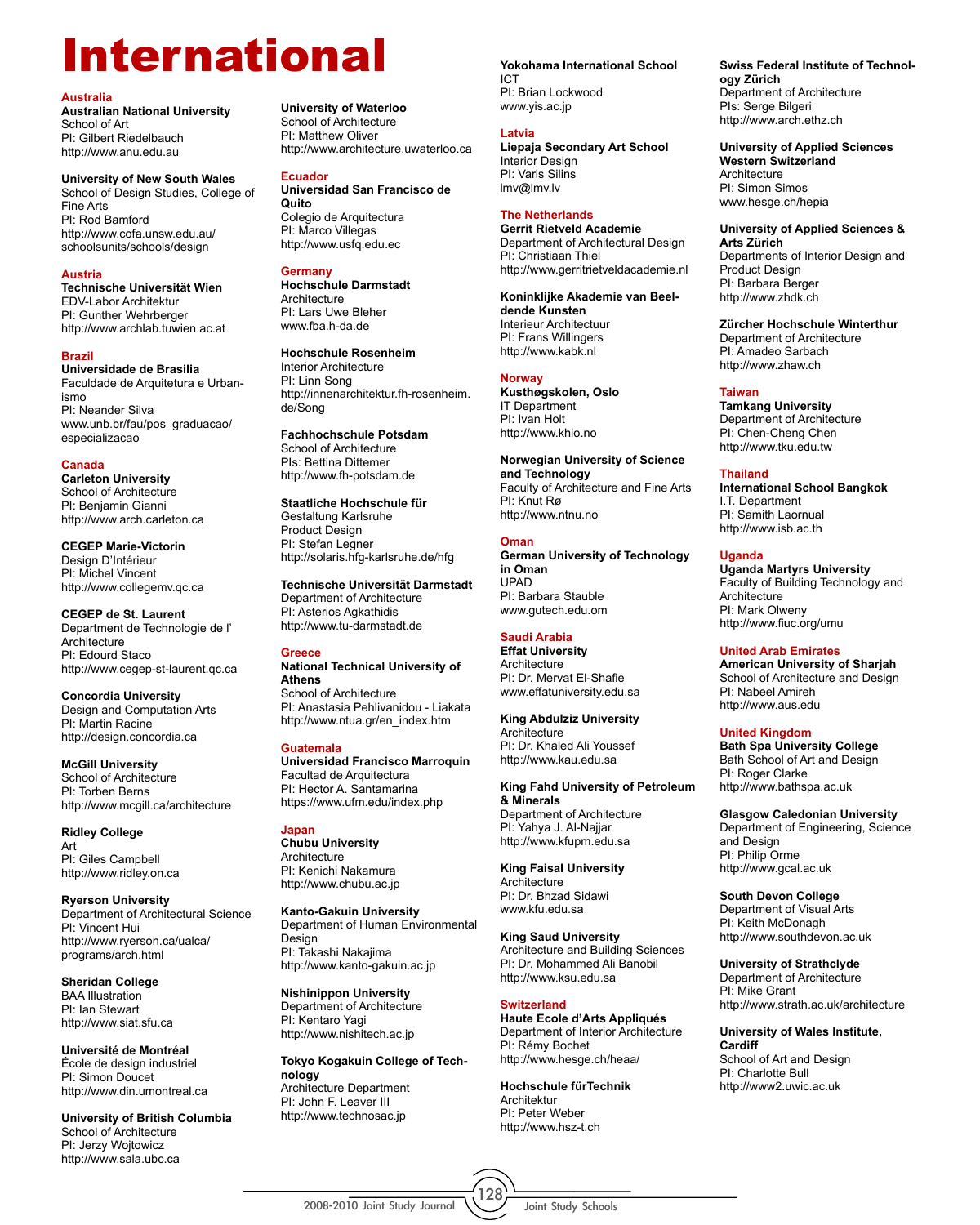

#### Envisioning A Lunar City

#### by Kevin Cespedes

#### **The Boston Architectural College** and **Wentworth Institute of Technology**

Crater city is a manifestation of lunar colonization over a period of several centuries. It was born out of a terrestrial crisis of natural resource exhaustion and overcrowding. This first Lunar City emerged from a darker period of desperate mining for Helium-3 (He-3) and water in the form of ice. Political and economic corruption fueled the crisis, which led to a final rebellion resulting in the independence of free citystates upon the moon.

Crater city has all the physical characteristics of many of the urban enclaves one might expect on Earth, but of Lunar dimensions. The 'Rim' is the main feature of the city, a dense super skyline of mile-high towers agglomerated in a ring pattern 20 km in diameter. It is veiled within a toroidal superstructure of embedded Photovoltaic (PV) mesh in order to take advantage of the continual 360 degree sunlight exposure that exists at the moon's south pole. Crater City lies embedded on the inner slopes of what was then known as Shackleton Crater, whose basin is one of the few locations in the South Polar Region that sees no light (with temperatures reaching minus 400 F). The city, as is typical of mining towns that grow around such naturally occurring material wealth, exhausted nearly all of the resource deposits some time ago. The subsequent use of the basin became a municipal historic site dedicated to the task of research and tourism. The city continues its development as a post industrial society. The city became a pleasure dome. Low gravity jump sports such as gliding and bungee become popular tourist activities. Visitors can walk the parklands at the lower base of the ring through open courtyards and plazas, enjoy low gravity water sport along the river viaduct, or pursue the more urbane and off-worldly pleasures of the lunar city.